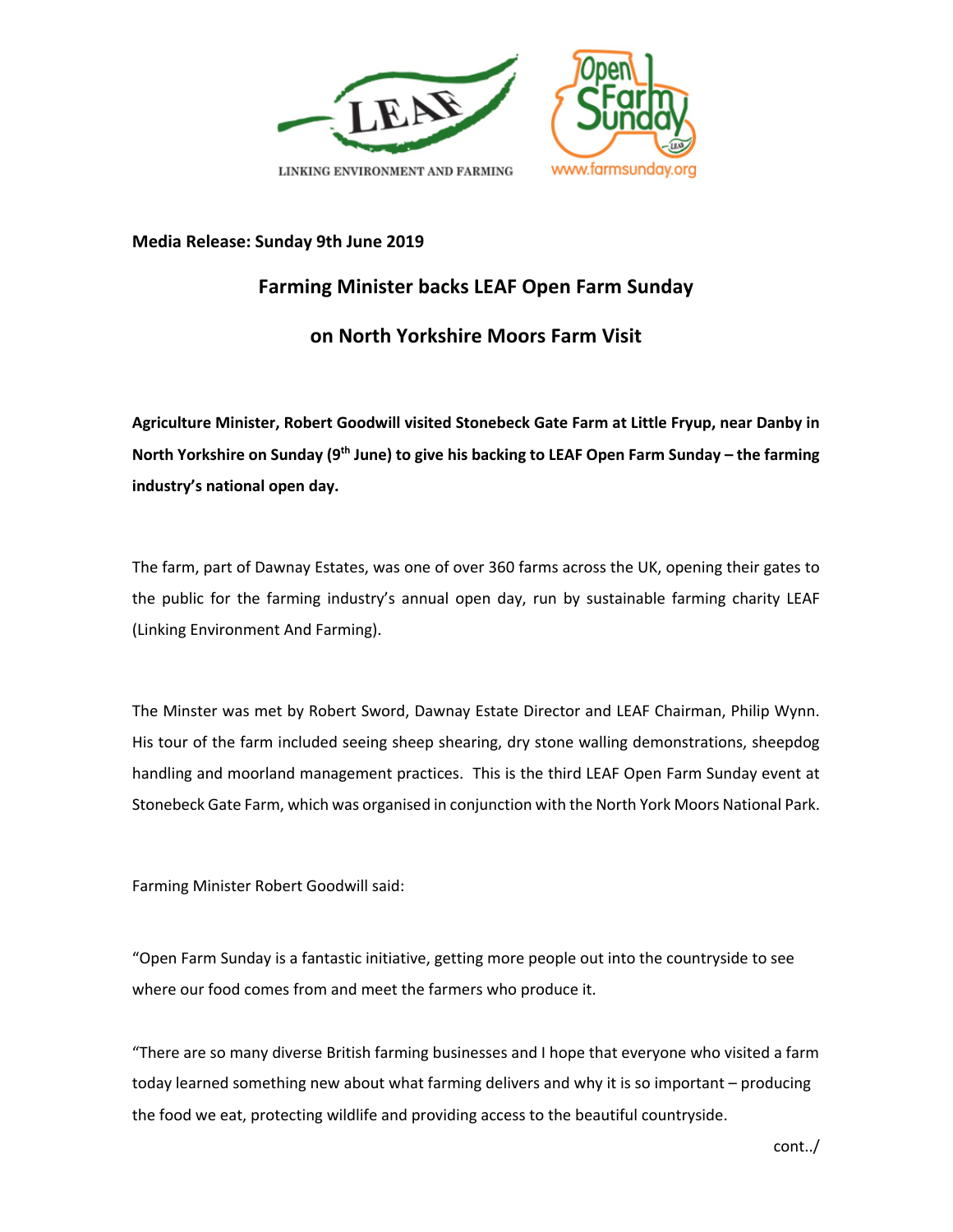"I would like to thank every farmer who participated today, taking the time to welcome the public onto their farms."

Caroline Drummond, LEAF Chief Executive, added:

"We were delighted to welcome Mr Goodwill to Stonebeck Gate Farm and thank the Dawnay Estate for hosting his visit. LEAF Open Farm Sunday is a special day in the farming calendar. A day of celebration, uniting the whole industry to showcase the very best of British Farming.

"By coming together, we are helping to increase the public's understanding of farming, build trust and raise awareness of the critical role farmers play, not just as food producers but as providers of healthy soil, clean water, better air quality, improved biodiversity, high animal welfare standards, public access as well as health and wellbeing. As we look to future changes in support payments, it is more important than ever for farmers to communicate and connect with the public. LEAF Open Farm Sunday provides a fantastic platform for the industry to stand together and proudly demonstrate all that our productive, profitable and progressive food and farming sector delivers."

"Our thanks to all the farmers and helpers who took part and to the thousands of visitors who got out onto farm to support them."

Next year's LEAF Open Farm Sunday will take place on the **7th June 2020**.For up-to-date campaign information, like us on Facebook http://www.facebook.com/LEAFopenfarmsunday, or follow us on Twitter @OpenFarmSunday and @AnnabelOFS

**- Ends -**

## **For further information, please contact:**

**Ceres** 

LEAF Open Farm Sunday Press Office T: 01189 475956 E: openfarmsunday@ceres-pr.co.uk

## **Notes to Editors**

• LEAF Open Farm Sunday is managed by LEAF (Linking Environment And Farming). LEAF is the leading organisation delivering more sustainable food and farming. It works with farmers, the food industry, scientists and consumers to inspire and enable sustainable farming that is prosperous, enriches the environment and engages local communities. LEAF has organised Open Farm Sunday since it began in 2006. (LEAF is a registered charity no: 1045781)